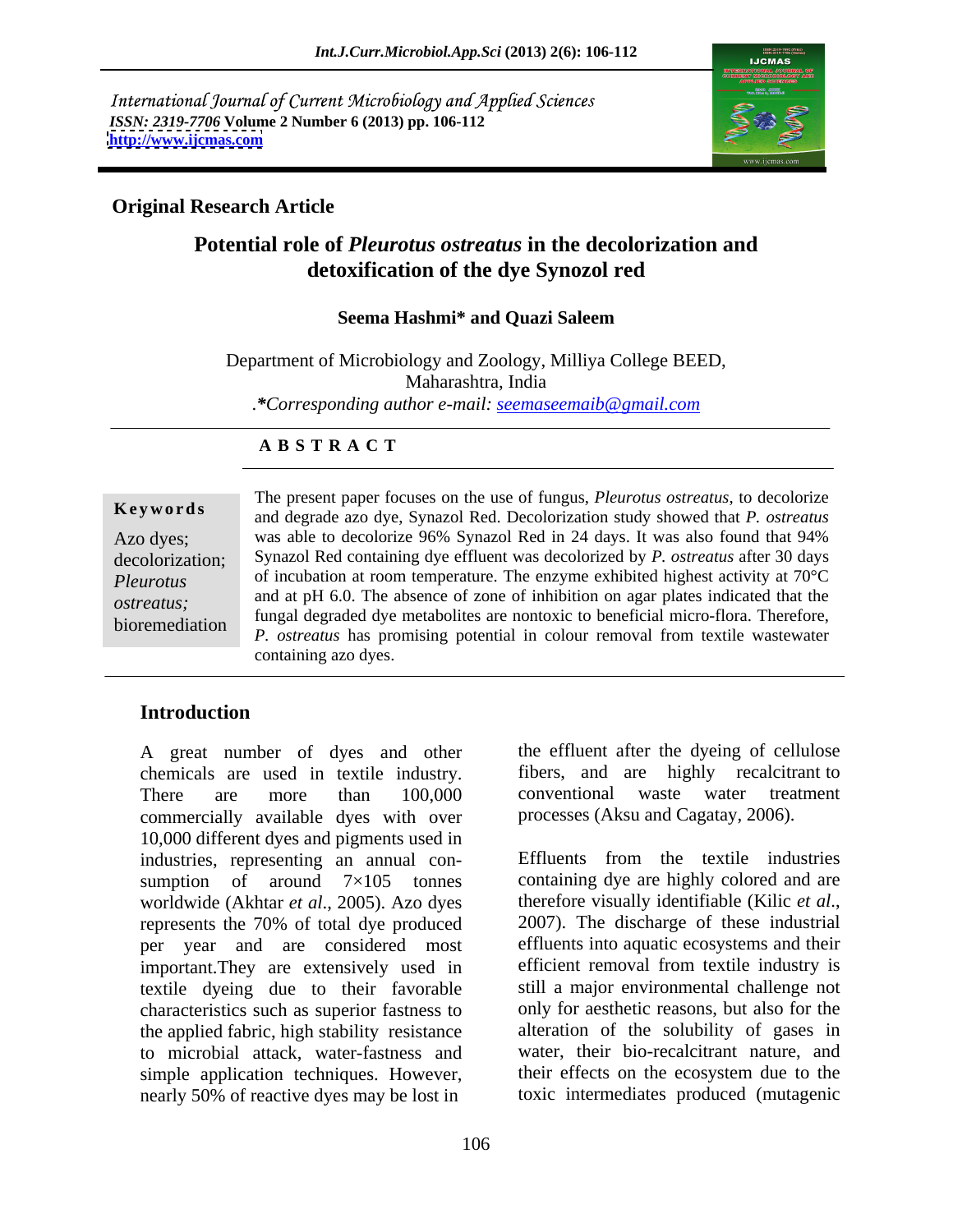and/or carcinogenic). In recent years, actual dye industry waste, confirmation of several microorganisms have been degradation of the dye and to assess the investigated for decolorization of reactive dyes, and the effectiveness depends on the adaptability and the activity of selected **Materials and Methods** microorganisms (Kodam *et al*., 2005). The role of fungi in the treatment of **Microorganisms and growth conditions**  wastewater has been extensively researched and due to an increased cell-to- The fungus, *P. ostreatus*, was isolated surface ratio, fungi have a greater physical from soil. The solid medium used for and enzymatic contact with the fungal growth contained per liter: 10 g of environment. Basidiomycetes are malt extract, 4 g of yeast extract, 4 g of considered to be efficient laccase glucose and 20 g of agar (pH 5.5). For producers, (Martí-nez *et al.,* 2005) in laccase production and induction studies, 3 particular, the white rot fungi produce ml of homogenized mycelium were used large repertoire of extracellular lignin- for inoculation of 1000-ml Erlenmeyer modifying enzymes (Arora and Sharma, flask containing 300 ml of culture medium 2009) which are able to degrade and having 20 mg /l of synazol red, glucose, detoxify a wide range of xenobiotic 10 g; peptone, 5 g; yeast extract, 1 g;

Laccase, EC 1.10.3.2, p-diphenol: oxygen solution, 1 ml. The pH was adjusted to 5.5. oxido-reductase, is part of a larger group of enzymes termed the multicopper oxidases (MOC), (Komori *et al*., 2009) belonging to the group of blue-copper proteins. It is an important class of enzyme found in many organisms, including plants fungi, bacteria and humans (Augustine *et al*., 2008). This enzyme is generally extracellular and catalyzes the oxidation of of the decolourized broth was quantified several phenolic compounds, aromatic amines, thiols and some inorganic compounds using molecular oxygen as electron acceptor (Arora and Sharma, 2009) and have a great potential in various biotechnological processes. Fungal  $(\text{Chen et al. 1999})$ laccases have been confirmed for their ability to degrade several azo dyes (Husain, 2006). Where, *I* is the initial absorbance and *F* is

The aim of the present work was to exploit the biodecolourization of Synazol Red by **Decolor** *P. ostreatus* with the following objectives: to assess the ability of the fungal cultures To check the efficacy of fungus to

actual dye industry waste, confirmation of degradation of the dye and to assess the toxicity of the degraded products.

## **Materials and Methods**

compounds under aerobic conditions. ammonium tartrate, 2 g; KH2 PO4, 1 g; MgSO4.7H2O, 0.5 g; trace elements

## **Decolorization study**

The fungus *P. ostreatus* was inoculated in the medium having a known concentration of the dye ,the medium was incubated at room temperature for a period of one month ,every week the dye concentration by comparing its absorbance with the absorbance of known concentrations of Synazol Red and this was used to calculate the dye removal rate (mg L-1) and expressed in percentage of decolorization (Chen *et al.,* 1999).

I - F Decolorization  $(\% ) \times 100$ the absorbance of decolorized medium.

## **Decolorization of dye from industrial effluent**

to decolorize and degrade the dye the decolorize the dye from industrial effluent,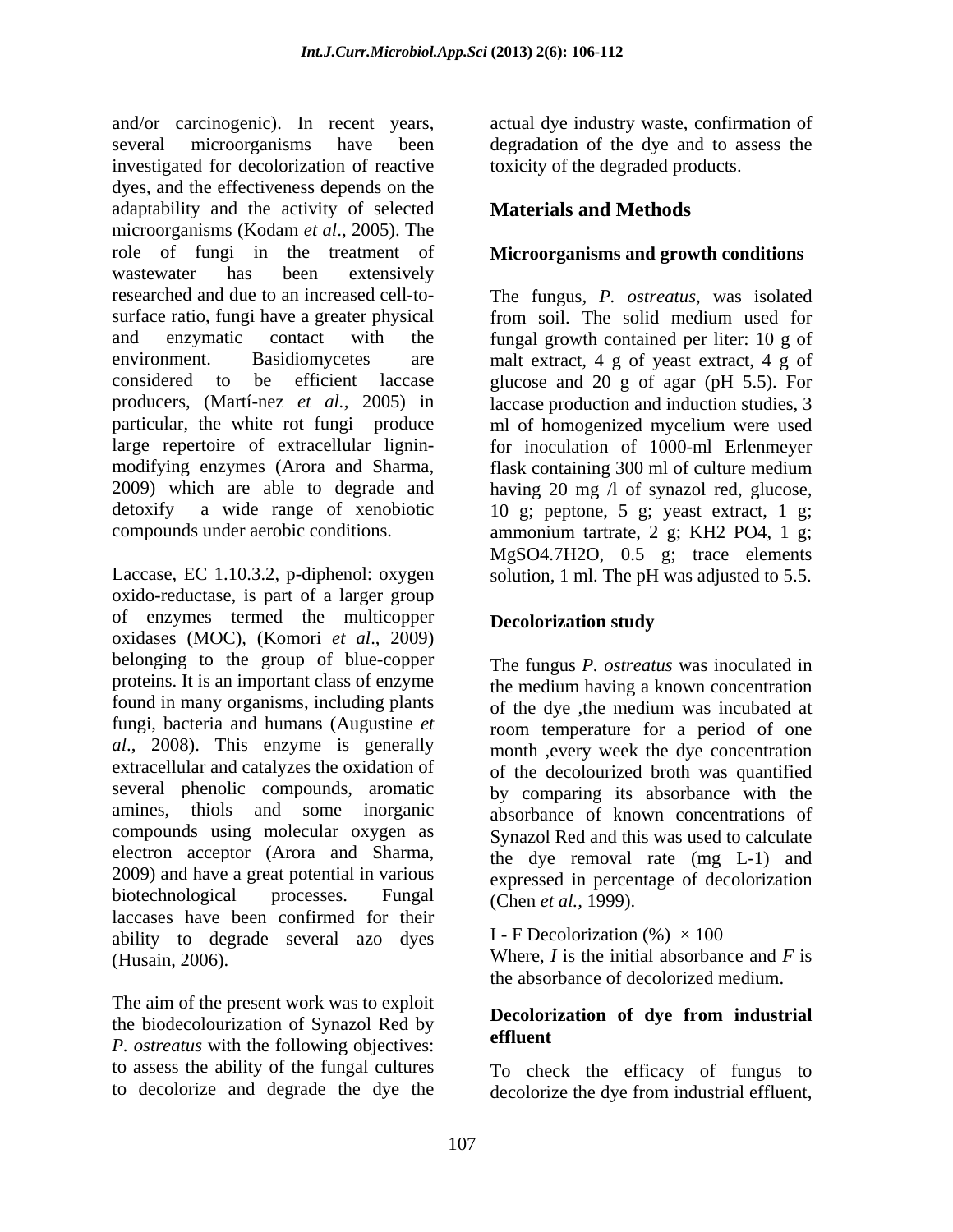Two plastic containers were taken. The  $6.0$ , 50 mM sodium phosphate (pH 6.0 to first container, was labeled as treated and 8.0), and 50 mM Tris-HCl (pH 8.0 to it contained 2 L of dye effluent along with 10.0). The activity of each sample was 500ml of *P. ostreatus*. the second quantified by the assay method as earlier container was labeled as control and it contained, only  $2 L of dye$  effluent (temperature, 33°C; pH, 7.6; dissolved oxygen,  $0.154 \pm 0.04$  g /l was taken and 20 mg / L of Synazol Red stress was maintained in each container. The of 100 mg L-1 was tested for its toxic experiment was carried out at room effect on the agriculturally important soil temperature (28  $\pm$  2°C). After 10, 20 and bacterial flora according to Mali *et al.*, 30 days of incubation, samples were taken, (2000). Bacillus cereus and Azotobacter centrifuged and supernatants were used to estimate the amount of Synazol in dye medium. Two wells of 2 mm diameter effluents by ultraviolet visible were made on the minimal salt medium spectroscopic analysis by measuring the containing plates. Both were filled with optical density at 463 (Khalaf, 2008). The 1.0 mg/L of decolorized centrifuged broth. percent decolourization was calculated by The plates were incubated at 30°C for 48 taking untreated dye solution as control h. Zone of inhibition surrounding the well

Laccase activity was determined by using azino-bis (3-ethylbenzothiazoline-6 sulfonic acid) (ABTS) as substrate at 420 nm. The measurements were made with fungus was checked and it was found that 100 mM sodium acetate buffer (pH 5.0) at as the period of incubation increased the 30°C for 30 min. One unit of enzyme rate of dye declorization also increased activity was defined as the amount of maximum decolorization (96%) was enzyme that oxidized  $1 \mu$ mol of ABTS per

# **Effect of temperature and pH on the**

The optimum temperature of the laccase was determined by incubating the reaction mixture for 30 min at different temperatures ranging from 30 to 90°C. The pH profile of the enzyme was evaluated by incubating the reaction mixture for 30 min at optimum  $\vert$  24  $\vert$  96  $\vert$ temperature in the presence of appropriate

a laboratory-scale experiment was set up. buffers: 50 mM sodium acetate (pH 4.5 to buffers: 50 mM sodium acetate (pH 4.5 to 6.0), 50 mM sodium phosphate (pH 6.0 to 8.0), and 50 mM Tris-HCl (pH 8.0 to described.

## **Microbial assay**

(100%). represented the index of toxicity. The decolorized dye at the concentration bacterial flora according to Mali *et al*., (2000). *Bacillus cereus* and *Azotobacter* sp. were inoculated on minimal salt were made on the minimal salt medium

### **Enzyme assay Enzyme assay Results and Discussion Results and Discussion**

## **Decolorizing ability of the fungus**

min. (Table 1, Figure 1). The synazol red decolorizing ability of the as the period of incubation increased the maximum decolorization (96%) was observed after 24 days of incubation.

**enzyme activity**  Synazol red by the fungus *P.Otreatus* **Table.1** % Decoloration of the dye

| Time period in days   % Decoloration |  |
|--------------------------------------|--|
|                                      |  |
|                                      |  |
|                                      |  |
|                                      |  |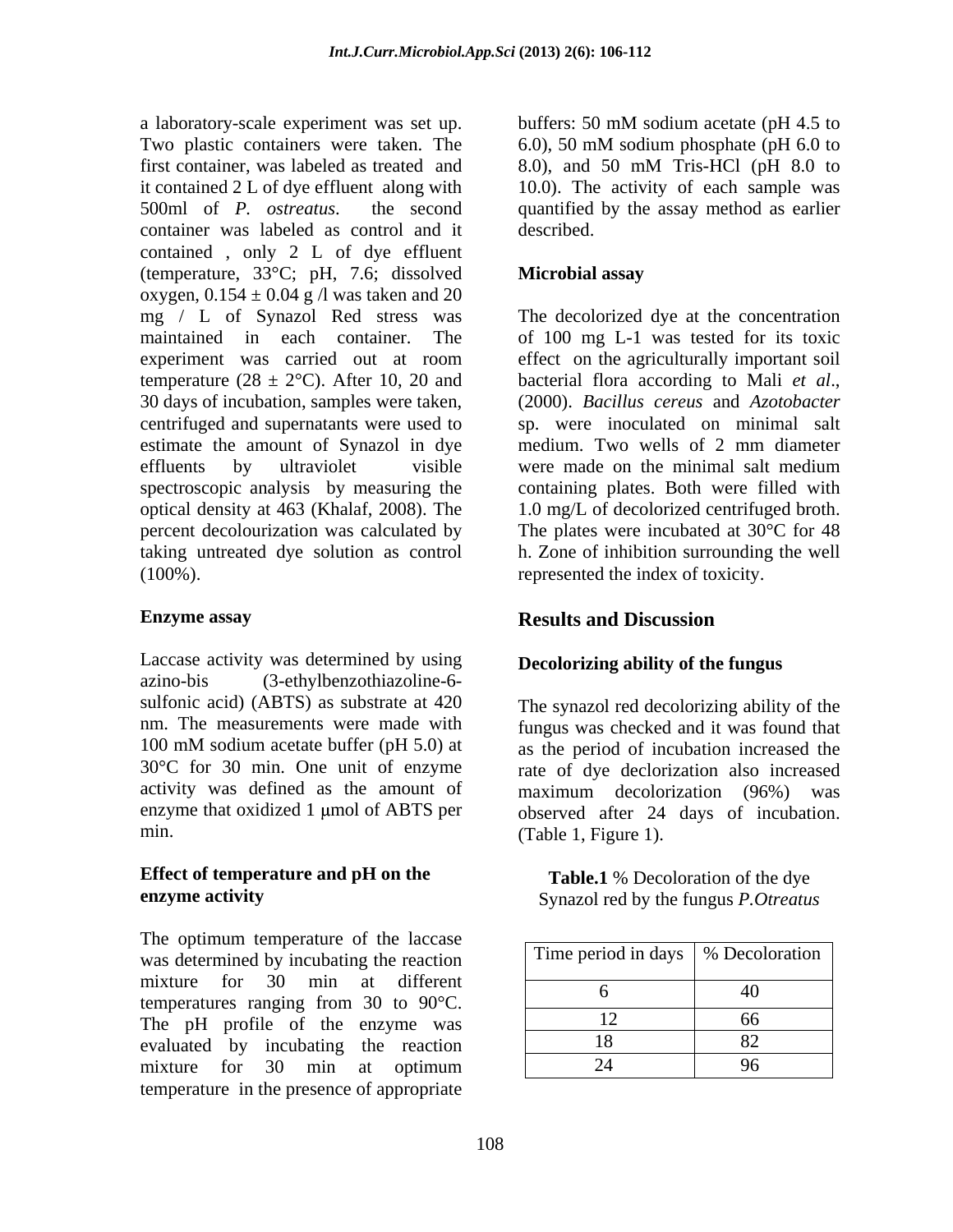synazol red by the fungus *P.otreatus*



Bio-decolorization of dyeing wastewaters Ali e*t al*., (2008) reported that the by microbial enzymes is a promising, eco-decolorization of acid red 151, orange II, friendly and cost competitive alternative. sulfur black and Drimarine blue K2RL Usman *et al*., (2011) described that *Corynebacterium* sp. could decolorize respectively by *Asper-gillus niger* in liquid 60% (Reactive Black5) and 76% (Reactive medium under static condition. Jin et al. Yellow15) from the medium containing (2007) reported 89.9% optimum dye at a concentration of 100 mg /l after two days. Degradation of azo dyes by reactive yellow HF2-GL, reactive blue filamentous fungi, such as white rot fungi BGFN and reactive black B-150 at pH 3.0 have already been reported (Martins *et al.*, after 48 h of incubation. Similarly, 2001). Compared to other fungal oxidative removal of Congo red from an aqueous enzymes, laccases can act oxidatively, solution by fungus *A. niger* was reported non-specifically at the aromatic rings and has the potential to degrade a wide range of compounds. Laccases have gained much attention over the last number of **activity** years in many industrial and environmental fields due to their wide Extracellular laccase produced by *P.* 

The ability of *P. ostreatus* to decolourize contaminated Industrial effluents, was and  $90^{\circ}$ C (311%) (Figure 2). The done and it was observed that *P. ostreatus* was capable to decolorize 32, 48, and 94%  $70^{\circ}$ C with ABTS as a substrate in buffer

**Figure.1** % Decoloration of the dye dye from the industrial effluent after 10, 20 and 30 days (Figure.1).



was 68.64, 43.23, 21.74, and 39.45%, (2007) reported 89.9% optimum decolorization rate of reactive black RC, after 48 h of incubation. Similarly, removal of Congo red from an aqueous by (Fu and Viraraghavan, 2002).

## **Effect of temperature on enzyme activity**

substrate specificity (Sadhasivam *et al.*, ostreatus was characterized with regard to pH optimum and thermostatbility. The **Decolorization of Synazol Red from**  culture filtrate of *P. ostreatus* was **industrial effluent**  determined at various pH values and the dye Synazol Red from dye  $30^{\circ}$ C (218%),  $40^{\circ}$ C (254%),  $50^{\circ}$ C (290%) *ostreatus* was characterized with regard to pH optimum and thermostatbility. The activity of crude laccase isolated from temperatures. *P. ostreatus* laccase activity was maximum at 70°C (348%) whereas at 30°C (218%), 40°C (254%), 50°C (290%) and 90°C (311%) (Figure 2). The temperature optimum of the laccase was 70°C with ABTS as a substrate in buffer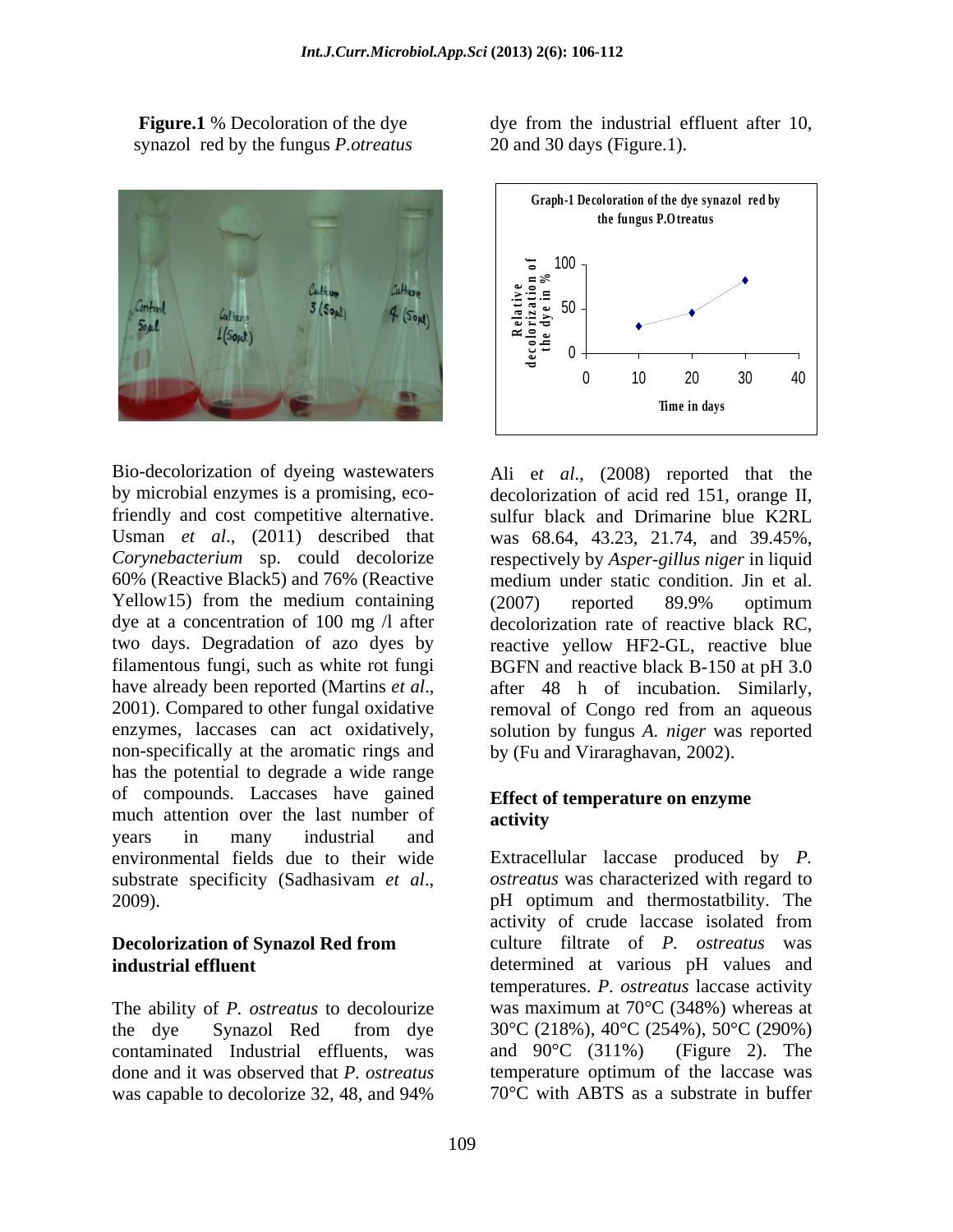As in the present study, laccase from of the enzyme. Zouari-Mechichi *et al.,* (2006) reported that *Trametes trogii* activity at pH 5. The laccase in the crude extract was also stable for 24 h at 50°C.



**Effect of pH on enzyme activity**



(350%). In contrast, pH 6 (256%), pH 7

of pH 5. The optimum temperature of (186%), pH 8 (100%), and pH 9 (58%) laccase I from *Pleurotus eryngii* was 65°C showed decrease in enzymatic activity and that of laccase II from the same (Figure 3). Jung *et al*., (2002) reported that organism was 55°C (Munoz *et al.,* 1997). laccase of *Trichophyton rubrum* was more *P. ostreatus* showed maximum activity at on the substrate used (Fukushima and 70°C. So it belongs to laccase 1 category Kirk, 1995). The activity ofmany laccases laccase in crude form showed optimum a relative activity over a broad pH range activity at pH 7 at room temperature for 24 from 5 to 9. This could be a very useful h but retained more than 50% of its stable at pH 6, although pH optima depend decrease beyond optimum pH (Jung *et al*., 2002), but this laccase showed <sup>a</sup> high characteristic for various industrial applications.

## **Toxicity assay**

decolorisation of the dye **of the subset of the subset of the subset of the dye of the subset of the dye of the subset of the dye of the subset of the dye of the dye of the dye of the subset of the dye of the dye of the dy** 200 300 were non-toxic to the tested beneficial 400 biodegraded or decolourized products No zone of inhibition was observed in the treated dye, indicating that the





Experiments were performed to elucidate and Congo red removal and their toxicity whether pH interfere laccase activity or after biological treatment have been not, and it was assessed that *P. ostreatus* reported by Mali et al. (2000). Despite this laccase activity was maximum at pH 5 fact, untreated dyeing effluents may cause serious environmental and health hazards.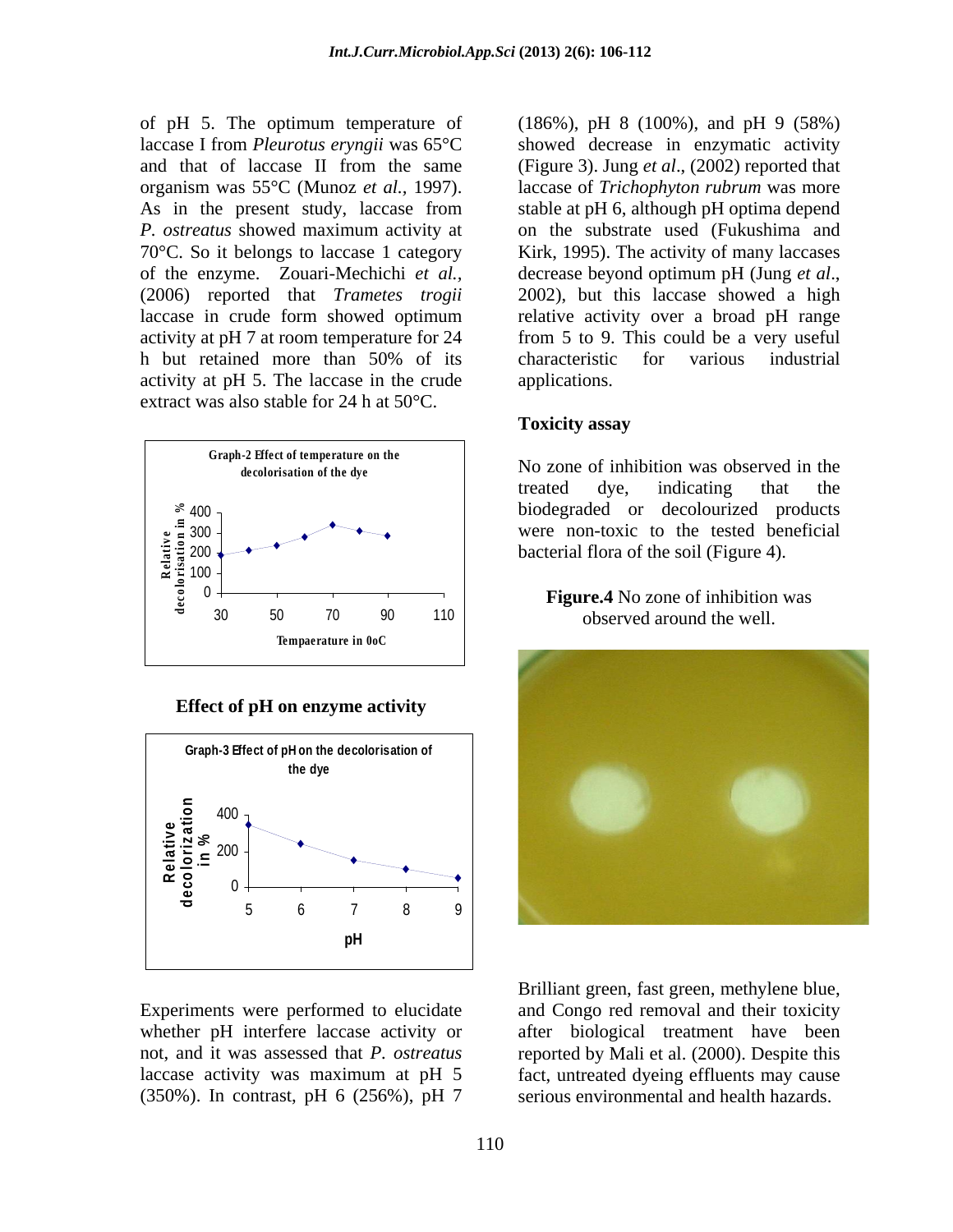- Akhtar, S., A.A. Khan and Husain, Q. 2005. Potential of immobilized bitter Chemosphere. 60:291-301.
- Aksu, Z., and Cagatay, S.S. 2006. by dried *Rhizopus arrhizus* in batch and continuous systems. Sep. Purif.  $\frac{Enzy}{168}$ Technol. 48:24-35.
- Aksu, Z., N.K. Kilic, S. Ertugrul and removals by *Trametes versicolor*. With reactive dyes and Cr(VI).<br>Enzyme Microb. Technol. 40:1167- Chemosphere 67:826-831.
- Arora, D.S., and Sharma, R.K. 2009. Ligninolytic fungal laccases and their Biochem. Biotechnol. 157:174-209.
- Augustine, A.J., M.E. Kragh, R. Sarangi, 21:367-370.<br>
S. Fujii, B.D. Liboiron, C.S. Stoj, D.J. Komori, H., K. Miyazaki and Higuchi, Y. Kosman K.O. Hodoson, B. Hedman 2009. X-ray structure of a two-domain Kosman, K.O. Hodgson, B. Hedman and Solomon, E.I. 2008. Spectroscopic studies of perturbed t1 cu sites in the multicopper oxidases *Saccharomyces*
- aqueous solution by fungus dyes. J. Sci. Ind. Res. 59:221-224. *Aspergillus* niger. Adv. Environ. Res.
- Fukushima, Y., and Kirk, T. 1995. *Ceriporiopsis subvermispora* lignin degrading system. Appl. Environ.
- Husain, Q., 2006. Potential applications of the oxidoreductive enzymes in the

**References** decolorization and detoxification of textile and other synthetic dyes from polluted water: A review. Crit. Rev. Biotechnol. 26:201-221.

- gourd (*Momordica charantia*) Jin, X-C., G-Q. Liu, Z-H. Xu and Tao W peroxidases in the decolorization and T. 2007. Decolorization of a dye<br>removal of textile dyes from polluted industry effluent by Aspergillus removal of textile dyes from polluted industry effluent by Aspergillus wastewater and dyeing effluent. *fumigatus* XC6. Appl. Microbiol. Y. 2007. Decolorization of a dye industry effluent by *Aspergillus*  Biotechnol. 74:239-243.
- Investigation of biosorption of Purification and characterization of Gemazol Turquise Blue-G reactive dye laccase from wood-degrading fungus<br>by dried Rhizonus arrhizus in batch and Trichophyton rubrum LKY-7. Jung, H., F. Xu and Li, K. 2002. laccase from wood-degrading fungus Trichophyton rubrum LKY-7. Enzyme. Microb. Technol. 30:161- 168.
- Donmez, G. 2007. Inhibitory effects of Donmez, G. 2007. Characterization of chromium (VI) and Remazol black B a simple bacterial consortium for chromium (VI) and Remazol black B in chromium (VI) and dyestuff Kilic, N.K., J.P. Nielson, M. Yuce and Donmez, G. 2007. Characterization of a simple bacterial consortium for effective treatment of wastewaters with reactive dyes and Cr(VI). Chemosphere 67:826-831.
- 174. Kodam, .KM., I. Soojhawon, P.D. biotechnol. applications. Appl. azo dyes under aerobic conditions. Lokhande and Gawai, K.R. 2005. Microbial decolorization of reactive World. J. Microbiol. Biotechnol. 21:367-370.
	- Komori, H., K. Miyazaki and Higuchi, Y. 2009. X-ray structure of <sup>a</sup> two-domain type laccase: a missing link in the evolution of multi-copper proteins. FEBS Lett. 583:1189-1195.
- *cerevisiae* fet3p and *Rhus vernicifera* Mali, P.L., M.M. Mahajan, D.P. Patil and <br>laccase Biochem 47:2036-2045 Kulkarni, M.V. 2000. Biolaccase. Biochem. 47:2036-2045. Fu, Y., and Viraraghavan, T. 2002. decolorization of members of Removal of Congo red from an triphenylmethane and azo group of Mali, P.L., M.M. Mahajan, D.P. Patil and Kulkarni, M.V. 2000. Bio decolorization of members of triphenylmethane and azo group of
	- 7:239-247. Santos, M.J. Queiroz and Lima, N.<br>
	1995 2001. Biodegradation of bioaccessible Laccase component of the textile azo dyes by *Phanerochaete* Martins, M.A.M., I.C. Ferreira, I.F.M. Santos, M.J. Queiroz and Lima, N. 2001. Biodegradation of bioaccessible *chrysosporium*. J. Biotechnol. 89:91- 98.
	- Microbiol. 61:872-876. Martínez, A.T., M. Speranza, F.J. Ruiz- Due nas, P. Ferreira, S. Camarero, F. Guillén, M.J. Martínez, A. Gutiérrez